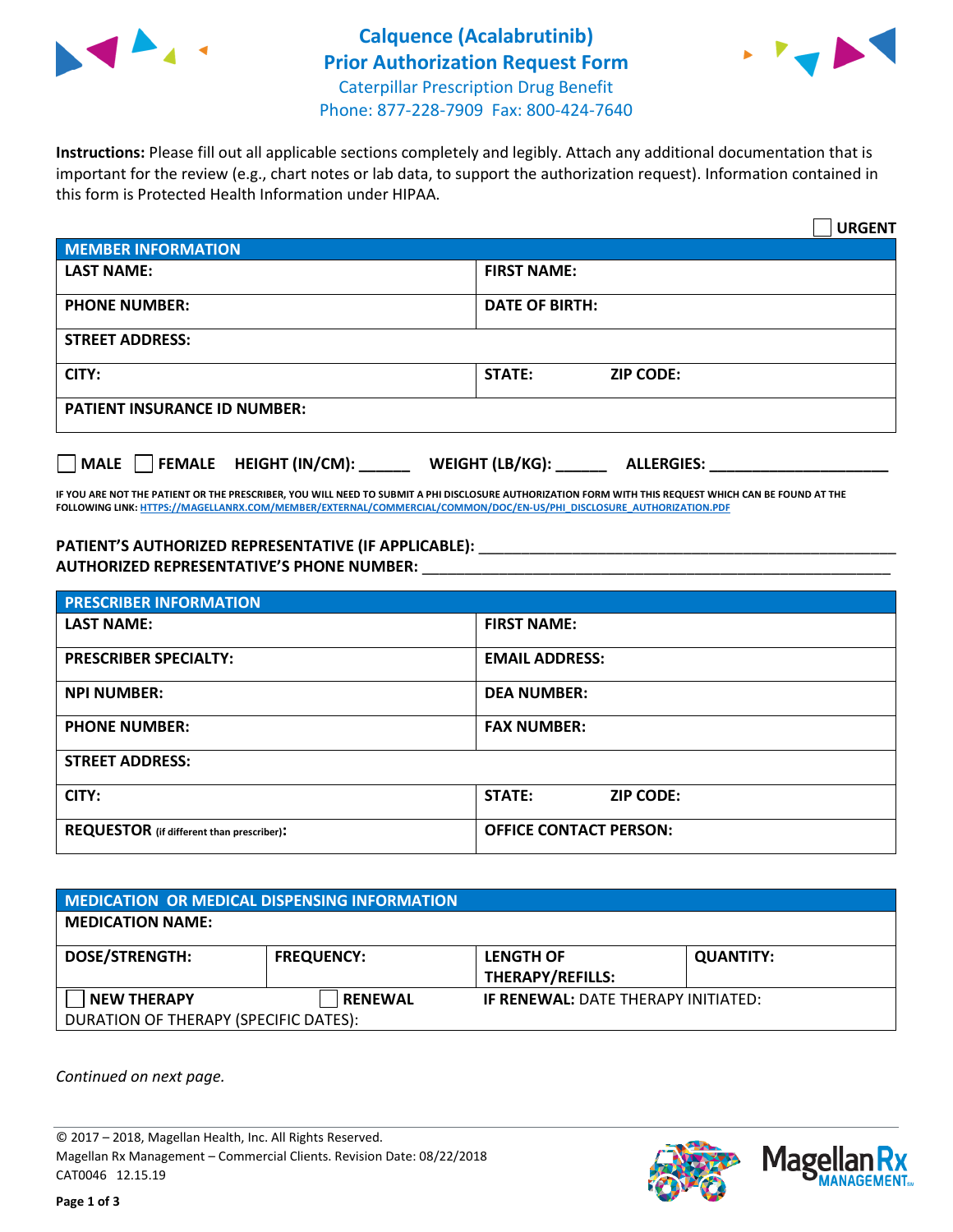



| <b>MEMBER'S LAST NAME:</b> NAME                                                                                                                                                | <b>MEMBER'S FIRST NAME:</b>                                                                                                                                                                                                                                                                                                  |                                                       |  |  |  |
|--------------------------------------------------------------------------------------------------------------------------------------------------------------------------------|------------------------------------------------------------------------------------------------------------------------------------------------------------------------------------------------------------------------------------------------------------------------------------------------------------------------------|-------------------------------------------------------|--|--|--|
|                                                                                                                                                                                | 1. HAS THE PATIENT TRIED ANY OTHER MEDICATIONS FOR THIS CONDITION?                                                                                                                                                                                                                                                           | NO<br>YES (if yes, complete below)                    |  |  |  |
| <b>MEDICATION/THERAPY (SPECIFY</b><br>DRUG NAME AND DOSAGE):                                                                                                                   | <b>DURATION OF THERAPY (SPECIFY</b><br>DATES):                                                                                                                                                                                                                                                                               | <b>RESPONSE/REASON FOR</b><br><b>FAILURE/ALLERGY:</b> |  |  |  |
| <b>2. LIST DIAGNOSES:</b>                                                                                                                                                      |                                                                                                                                                                                                                                                                                                                              | <b>ICD-10:</b>                                        |  |  |  |
| □ Mantle cell lymphoma<br>□ Chronic lymphocytic leukemia(CLL)<br>□ Small lymphocytic lymphoma(SLL)                                                                             |                                                                                                                                                                                                                                                                                                                              |                                                       |  |  |  |
|                                                                                                                                                                                | □ Other Diagnosis _________________ICD-10 Code(s): ______________                                                                                                                                                                                                                                                            |                                                       |  |  |  |
| 3. REQUIRED CLINICAL INFORMATION: PLEASE PROVIDE ALL RELEVANT CLINICAL INFORMATION TO SUPPORT A<br>PRIOR AUTHORIZATION.                                                        |                                                                                                                                                                                                                                                                                                                              |                                                       |  |  |  |
| For diagnosis of mantle cell lymphoma:                                                                                                                                         |                                                                                                                                                                                                                                                                                                                              |                                                       |  |  |  |
| Has the patient had at least one prior therapy for mantle cell lymphoma?* $\Box$ Yes $\Box$ No<br>*Please submit documentation.                                                |                                                                                                                                                                                                                                                                                                                              |                                                       |  |  |  |
| Has the patient been previously treated with another Bruton tyrosine kinase (BTK) inhibitor such as Imbruvica<br>(ibrutinib)? □ Yes □ No                                       |                                                                                                                                                                                                                                                                                                                              |                                                       |  |  |  |
| For diagnosis of chronic lymphocytic leukemia(CLL) or small lymphocytic lymphoma(SLL):<br>Has patient received any prior systemic therapies for CLL /SLL? $\Box$ Yes $\Box$ No |                                                                                                                                                                                                                                                                                                                              |                                                       |  |  |  |
|                                                                                                                                                                                | Will patient be using Calquence in combination with obinutuzumab(Gazyva©)? $\Box$ Yes $\Box$ No                                                                                                                                                                                                                              |                                                       |  |  |  |
|                                                                                                                                                                                | Has patient received at least one prior systemic therapy for CLL/SLL? $\Box$ Yes $\Box$ No *Please submit documentation.                                                                                                                                                                                                     |                                                       |  |  |  |
| Will patient be using Calquence as Monotherapy? $\Box$ Yes $\Box$ No                                                                                                           |                                                                                                                                                                                                                                                                                                                              |                                                       |  |  |  |
| Are there any other comments, diagnoses, symptoms, medications tried or failed, and/or any other information the<br>physician feels is important to this review?               |                                                                                                                                                                                                                                                                                                                              |                                                       |  |  |  |
| information is received.                                                                                                                                                       | Please note: Not all drugs/diagnosis are covered on all plans. This request may be denied unless all required                                                                                                                                                                                                                |                                                       |  |  |  |
|                                                                                                                                                                                | ATTESTATION: I attest the information provided is true and accurate to the best of my knowledge. I understand that<br>the Health Plan, insurer, Medical Group or its designees may perform a routine audit and request the medical<br>information necessary to verify the accuracy of the information reported on this form. |                                                       |  |  |  |
| Prescriber Signature or Electronic I.D. Verification:                                                                                                                          |                                                                                                                                                                                                                                                                                                                              | Date:                                                 |  |  |  |
|                                                                                                                                                                                |                                                                                                                                                                                                                                                                                                                              |                                                       |  |  |  |



**Magellar** 

**Ilan Rx<br>ANAGEMENT.**